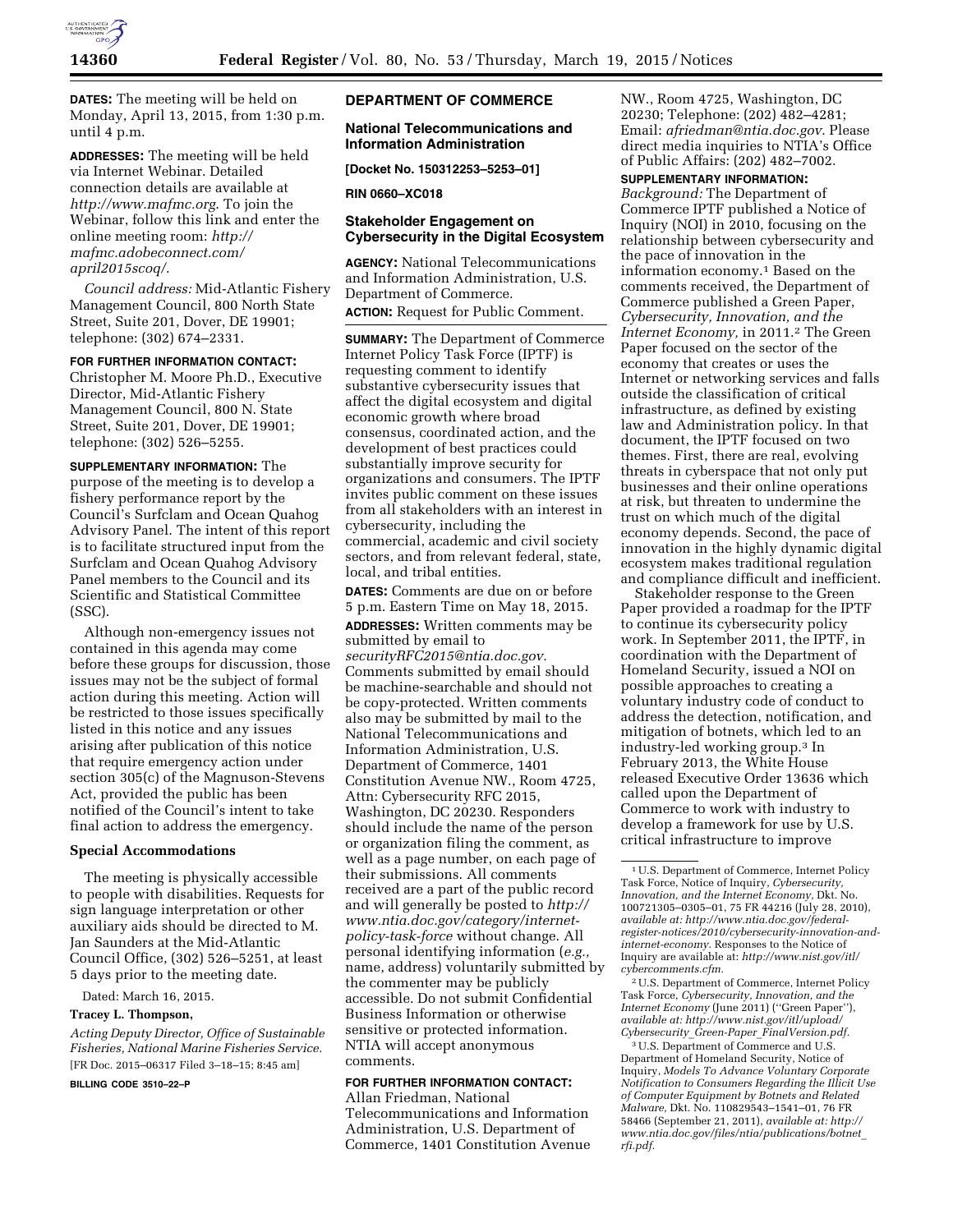cybersecurity practices, and to undertake a study on incentives to encourage private sector adoption of cybersecurity protections.4

The Cybersecurity Framework was developed by the National Institute of Standards and Technology (NIST), an agency of the Department of Commerce, with the aid of broad stakeholder participation.5 The Cybersecurity Framework offers organizations a guide for understanding and implementing appropriate cybersecurity protections, and has been applied by a range of organizations, including a number that fall ''outside the orbit of critical infrastructure or key resources,'' the focus of the Green Paper effort.6 Following launch of the Cybersecurity Framework, NIST published a Request for Information (RFI) in August 2014 asking for stakeholder feedback on Cybersecurity Framework awareness, use, and next steps.7 In response to questions regarding next steps that could complement the Cybersecurity Framework process, stakeholders again identified the IPTF as a vehicle to facilitate further collaborative cybersecurity work, building on the models of multistakeholder participation initially discussed in the Green Paper.8

Accordingly, the IPTF proposes to facilitate one or more multistakeholder processes around key cybersecurity issues facing the digital ecosystem and economy. Multistakeholder processes, built on the principles of openness, transparency, and consensus, can generate collective guidance and foundations for coordinated voluntary action. Potential outcomes would vary by the issue discussed, but could include voluntary policy guidelines, procedures, or best practices. In the

6 Green Paper at ii.

7U.S. Department of Commerce, National Institute of Standards and Technology, Notice of Inquiry, *Experience With the Framework for Improving Critical Infrastructure Cybersecurity,* Dkt. No. 140721609–4609–01, 79 FR 50891 (August 26, 2014), *available at: [https://www.federalregister.gov/](https://www.federalregister.gov/articles/2014/08/26/2014-20315/experience-with-the-framework-for-improving-critical-infrastructure-cybersecurity)  [articles/2014/08/26/2014-20315/experience-with](https://www.federalregister.gov/articles/2014/08/26/2014-20315/experience-with-the-framework-for-improving-critical-infrastructure-cybersecurity)[the-framework-for-improving-critical-infrastructure](https://www.federalregister.gov/articles/2014/08/26/2014-20315/experience-with-the-framework-for-improving-critical-infrastructure-cybersecurity)[cybersecurity.](https://www.federalregister.gov/articles/2014/08/26/2014-20315/experience-with-the-framework-for-improving-critical-infrastructure-cybersecurity)* 

8*See, e.g.,* comments from the Information Technology Industry Council (ITI), US Telecom Association, and Microsoft on the Cybersecurity Framework RFI (August 2014), *available at: [http://](http://csrc.nist.gov/cyberframework/rfi_comments_10_2014.html)  [csrc.nist.gov/cyberframework/rfi](http://csrc.nist.gov/cyberframework/rfi_comments_10_2014.html)*\_*comments*\_*10*\_ *[2014.html.](http://csrc.nist.gov/cyberframework/rfi_comments_10_2014.html)* 

digital ecosystem, the rapid pace of innovation often outstrips the ability of regulators to effectively administer key policy questions. Open, voluntary, and consensus-driven processes can work to safeguard the interests of all stakeholders while still allowing the digital economy to thrive.

The focus of these processes is to address discrete security challenges in the digital ecosystem where collaborative voluntary action between diverse actors can substantially improve security for everyone. Each process will engage a wide range of participants to ensure that the outcomes reflect the consensus of the relevant community, and are fair, voluntary, and stakeholderdriven.

These processes will be designed to complement, rather than duplicate existing initiatives, both inside and outside the government. They will be coordinated by the IPTF, under the leadership of the National Telecommunications and Information Administration (NTIA). Under its statutory authority, NTIA undertakes Internet policy initiatives that serve to protect, promote and reinforce an open, innovative Internet ecosystem and digital economy, and is the executive branch lead for promoting the multistakeholder approach to Internet policymaking.9 In partnership with its IPTF partners, NTIA has addressed other key challenges in Internet policy through multistakeholder processes, including an ongoing set of initiatives around privacy and digital copyright.10 These proposed cybersecurity processes will be coordinated with standards and technology work underway within the Department of Commerce focused on cybersecurity, including the Cybersecurity Framework, the National Cybersecurity Center of Excellence, and the National Strategy for Trusted Identities in Cyberspace.11 Through the comprehensive scope of all these efforts,

10More information about the IPTF's work on privacy and copyright initiatives, including multiple Requests for Comment, are *available at: [http://www.ntia.doc.gov/category/internet-policy](http://www.ntia.doc.gov/category/internet-policy-task-force)[task-force.](http://www.ntia.doc.gov/category/internet-policy-task-force)* 

 $^{\rm 11}\rm{More}$  information about the Cybersecurity Framework is available at: *[http://www.nist.gov/](http://www.nist.gov/cyberframework) [cyberframework;](http://www.nist.gov/cyberframework)* the National Cybersecurity Center of Excellence at: *[http://nccoe.nist.gov;](http://nccoe.nist.gov)* and the National Strategy for Trusted Identities in Cyberspace at: *[http://www.nist.gov/nstic.](http://www.nist.gov/nstic)* 

the Department of Commerce seeks to foster innovation and to better secure the ecosystem to ensure that businesses, organizations and individuals can expand their trust, investment and engagement in the digital economy, while also reinforcing the voluntary, multistakeholder approach to Internet policymaking.

*Request for Comment:* IPTF plans to facilitate a series of discussions around key cybersecurity challenges that may be addressed through a better shared understanding of the nature of the problem, and where multistakeholder discussion can be a catalyst for selfcoordination of cybersecurity activities. Outcomes would depend on the issues discussed, but may involve combinations of principles, practices, and the voluntary application of policies and existing standards. Initially, IPTF seeks to conduct a cybersecurity multistakeholder process focused on a definable area where consumers and organizations will achieve the greatest benefit and consensus in a reasonable timeframe. While IPTF will avoid duplicating existing work, areas where stakeholders have identified the problem or begun to seek consensus around specific practices could provide a useful starting point.

To identify potential cybersecurity topics that would benefit from a multistakeholder process, IPTF seeks comment from stakeholders on the following questions:

1. What security challenges could be best addressed by bringing together the relevant participants in an open, neutral forum to explore coordinated, voluntary action through principles, practices, and guidelines? For each issue, also provide comment on:

i. Why this topic is a good fit for a multistakeholder process, and whether stakeholders might reasonably be expected to come to some consensus;

ii. Why such a process would benefit the digital ecosystem as a whole;

iii. How long a facilitated, participantled process on this topic should take to come to consensus;

iv. What form an actionable outcome might take; and

v. What pre-existing organizations and work already exist on the topic.

2. Please comment on which of the following topics could result in actionable, collective progress by stakeholders in a multistakeholder setting. For each issue, also provide comment on:

i. Why or why not this topic is a good fit for a multistakeholder process, and whether stakeholders might reasonably be expected to come to some consensus;

<sup>4</sup>Exec. Order No. 14636, *Improving Critical Infrastructure Cybersecurity,* 78 FR 11739 (February 12, 2013), *available at [https://](https://www.federalregister.gov/articles/2013/02/19/2013-03915/improving-critical-infrastructure-cybersecurity) [www.federalregister.gov/articles/2013/02/19/2013-](https://www.federalregister.gov/articles/2013/02/19/2013-03915/improving-critical-infrastructure-cybersecurity) [03915/improving-critical-infrastructure-](https://www.federalregister.gov/articles/2013/02/19/2013-03915/improving-critical-infrastructure-cybersecurity)*

*[cybersecurity.](https://www.federalregister.gov/articles/2013/02/19/2013-03915/improving-critical-infrastructure-cybersecurity)* 

<sup>5</sup>National Institute of Standards and Technology, *Framework for Improving Critical Infrastructure Cybersecurity Version 1.0,* (February 12, 2014), *available at: [http://www.nist.gov/cyberframework/](http://www.nist.gov/cyberframework/upload/cybersecurity-framework-021214.pdf) [upload/cybersecurity-framework-021214.pdf.](http://www.nist.gov/cyberframework/upload/cybersecurity-framework-021214.pdf)* 

<sup>9</sup>*See* 47 U.S.C. 901(c) (describing NTIA's policy roles, including ''[p]romoting the benefits of technological development in the United States for all users of telecommunications and information facilities;" "[f]ostering national safety and security, economic prosperity, and the delivery of critical social services through telecommunications;'' and ''[f]acilitating and contributing to the full development of competition, efficiency, and the free flow of commerce in domestic and international telecommunications.'')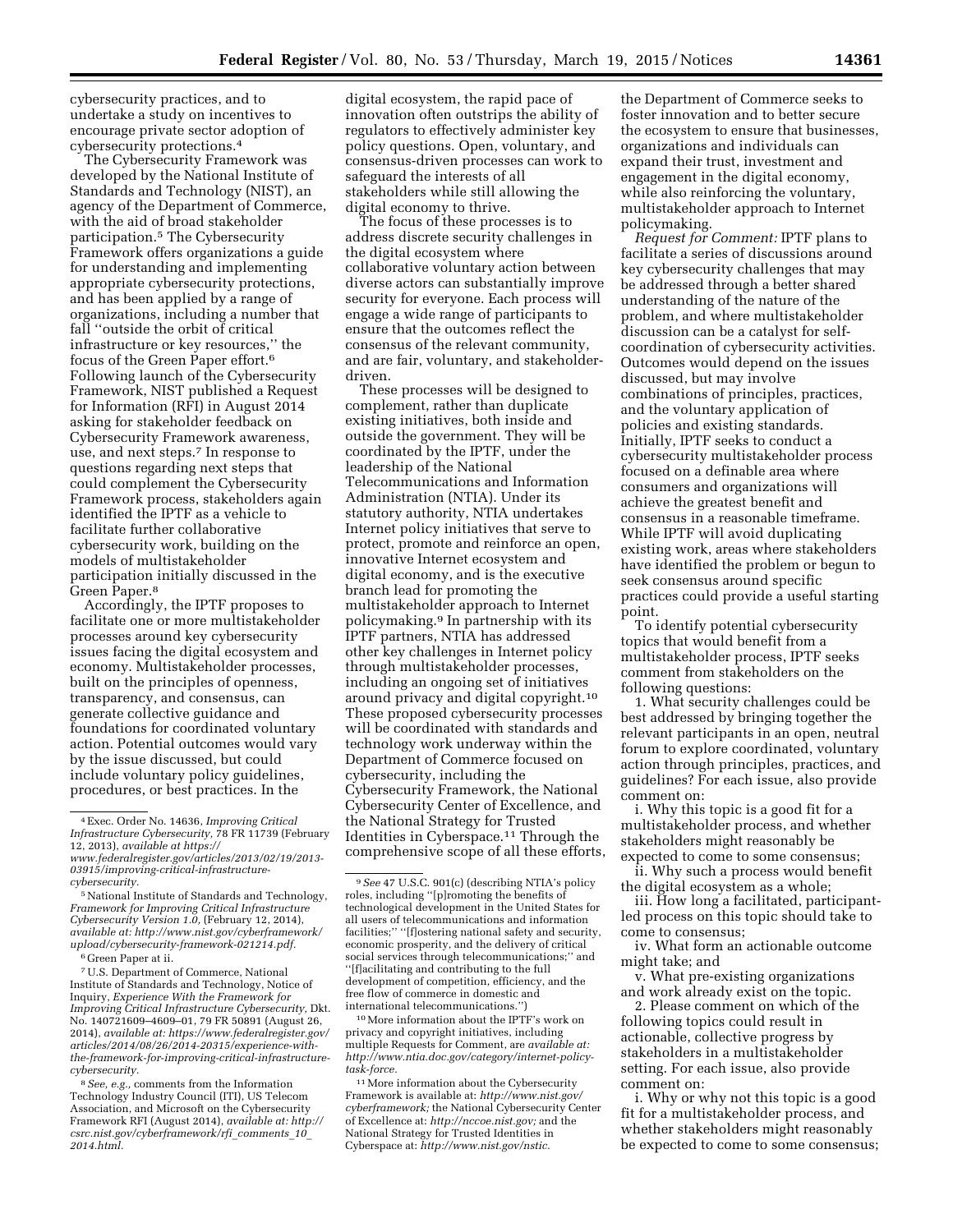ii. Why such a process would benefit the digital ecosystem as a whole;

iii. How long a facilitated, participantled process on this topic should take to come to consensus;

iv. What form an actionable outcome might take; and

v. What pre-existing organizations and work already exist on the topic.

## **Network and Infrastructure Security**

(a) Botnet Mitigation. Disrupting botnets requires coordinated action and transparency between ISPs, vendors, consumers, and the public sector, such as previous efforts of the voluntary public-private partnership between the U.S. Office of the Cybersecurity Coordinator and the U.S. Departments of Commerce and Homeland Security related to ISP codes of conduct.12 What additional collective steps can be taken to support efforts to create awareness and manage the effects of botnets?

(b) Trust and Security in Core Internet Infrastructure: Naming, Routing, and Public Key Infrastructure. Key aspects of the Internet's core infrastructure were designed and deployed without explicit security mechanisms (*e.g.,* the Domain Name System (DNS) and Border Gateway Protocol (BGP)) and new threats have been discovered in the Internet's Public-Key Infrastructure (*i.e.,*  PKIX). Technical solutions have been developed for many of these issues (*e.g.,*  DNSSEC, BGPSec and RPKI, DANE and certificate transparency) but uptake has been slow. What collective action can be taken to promote the voluntary adoption and diffusion of existing technical solutions to make the infrastructure more trustworthy?

(c) Domain Name System (DNS), Border Gateway Protocol (BGP), and Transport Layer Security (TLS) Certificates. Key aspects of the Internet infrastructure have long been known to be vulnerable. While technical solutions exist for security vulnerabilities in routing, the domain name system and TLS certificates, uptake has been slow or is just beginning. What collective action can be taken to promote the voluntary adoption and diffusion of technical solutions, such as DNS Security (DNSSEC), to make the infrastructure more trustworthy?

(d) Open Source Assurance. Many organizations depend on open source projects for a wide range of purposes across the digital economy. How can stakeholders better support improving the security of open source projects, and the distribution of patches?

(e) Malware Mitigation. Disrupting and mitigating malware and malware networks can sometimes adversely impact consumers and stakeholders who may be inadvertently caught-up in the incident. How can existing models of mitigation and disruption better incorporate the needs and concerns of all relevant stakeholders?

#### **Web Security and Consumer Trust**

(f) Web Security. Many consumers assume that their connections with Web sites are secure, and that the Web sites themselves are secure, when there is little guarantee that safeguards are in place. What actions can improve web security and trust for consumers, including transport layer (Transport Layer Security, or TLS, often referred to as Secure Sockets Layer, or SSL) and web application security, potentially building on the success of existing stakeholder initiatives? 13

(g) Malvertising. Several popular Web sites have inadvertently spread malware through ''malvertising,'' when malicious code is served from legitimate advertising networks. How can diverse stakeholders work together to limit this risk?

(h) Trusted Downloads. Internet users often download content and applications online without clear assurance of the security of the site. Are there best practices and existing standards that providers of online applications and downloadable tools can adopt to ensure consumer protection without impacting innovation or business models?

(i) Cybersecurity and the Internet of Things. As the Internet of Things matures and more systems integrate information technologies (IT) and operational technologies (OT), cybersecurity is enmeshed in a broader risk context that includes safety, reliability, and resilience.14 How can we foster the emergence of voluntary policy frameworks, informed by market dynamics, that enable Internet of Things innovation while addressing the full

spectrum of risks associated with cyberphysical systems?

(j) Privacy. As noted in the Cybersecurity Framework, privacy and civil liberties implications may arise when personal information is used, collected, processed, maintained, or disclosed in connection with an organization's cybersecurity activities. How can risks to privacy or civil liberties arising from the application of cybersecurity measures or best practices be addressed in this process(es)?

## **Business Processes and Enabling Markets**

(k) Managed Security Services: Requirements and Adoption. Managed security services (MSS) allow many firms, particularly small- and mediumsized businesses, to secure themselves without acquiring expensive in-house expertise, yet there are obstacles preventing seamless market cooperation and accountability between clients and vendors. How can a common understanding of security needs by stakeholders enable faster and more efficient adoption to improve security without sacrificing accountability?

(l) Vulnerability Disclosure. The security of the digital economy depends on a productive relationship between security vendors and researchers of all types who discover vulnerabilities in existing technology and systems, and the providers, owners, and operators of those systems. How can stakeholders build on existing work in this space to responsibly manage the vulnerability disclosure process without putting consumers at risk in the short run? 15

(m) Security Investment and Metrics. Market solutions for security require good information. What types of robust, practical, and actionable metrics can be used within organizations to understand security investment, and by consumers and clients to understand security practices and promote market demand for security?

This list is not exhaustive. The IPTF welcomes comments on any of these topics, as well as descriptions of other topics that the IPTF and stakeholders should consider for the cybersecurity multistakeholder process. Note that comments are directly sought on which topics to address through the process, rather than the best solution to any given question.

3. Please comment on what factors should be considered in selecting the issues for multistakeholder processes.

<sup>12</sup>U.S. Department of Commerce, Press Release, *White House Announces Public-Private Partnership Initiatives to Combat Botnets* (May 30, 2012), *available at[: http://www.commerce.gov/news/press](http://www.commerce.gov/news/press-releases/2012/05/30/white-house-announces-public-private-partnership-initiatives-combat-b)[releases/2012/05/30/white-house-announces](http://www.commerce.gov/news/press-releases/2012/05/30/white-house-announces-public-private-partnership-initiatives-combat-b)[public-private-partnership-initiatives-combat-b.](http://www.commerce.gov/news/press-releases/2012/05/30/white-house-announces-public-private-partnership-initiatives-combat-b)* 

<sup>13</sup>*See, e.g.,* Open Web Application Security Project (OWASP), *Top 10 List* (''represent[ing] a broad consensus about the most critical web application security flaws''), *available at: [https://](https://www.owasp.org/index.php/Category:OWASP_Top_Ten_Project) [www.owasp.org/index.php/Category:OWASP](https://www.owasp.org/index.php/Category:OWASP_Top_Ten_Project)*\_*Top*\_ *Ten*\_*[Project.](https://www.owasp.org/index.php/Category:OWASP_Top_Ten_Project)* 

<sup>14</sup>*See, e.g.,* NIST Cyber-Physical Systems Homepage, *available at: [http://www.nist.gov/cps;](http://www.nist.gov/cps) see also,* FTC Staff, *Internet of Things: Privacy & Security in a Connected World* (January 2015), *available at[: http://www.ftc.gov/system/files/](http://www.ftc.gov/system/files/documents/reports/federal-trade-commission-staff-report-november-2013-workshop-entitled-internet-things-privacy/150127iotrpt.pdf) [documents/reports/federal-trade-commission-staff](http://www.ftc.gov/system/files/documents/reports/federal-trade-commission-staff-report-november-2013-workshop-entitled-internet-things-privacy/150127iotrpt.pdf)[report-november-2013-workshop-entitled-internet](http://www.ftc.gov/system/files/documents/reports/federal-trade-commission-staff-report-november-2013-workshop-entitled-internet-things-privacy/150127iotrpt.pdf)[things-privacy/150127iotrpt.pdf.](http://www.ftc.gov/system/files/documents/reports/federal-trade-commission-staff-report-november-2013-workshop-entitled-internet-things-privacy/150127iotrpt.pdf)* 

<sup>15</sup>*See, e.g., Vulnerability Disclosure Overview,*  ISO Standard 29147 (2014), *available at: [http://](http://www.iso.org/iso/catalogue_detail.htm?csnumber=45170) [www.iso.org/iso/catalogue](http://www.iso.org/iso/catalogue_detail.htm?csnumber=45170)*\_ *[detail.htm?csnumber=45170](http://www.iso.org/iso/catalogue_detail.htm?csnumber=45170)*.